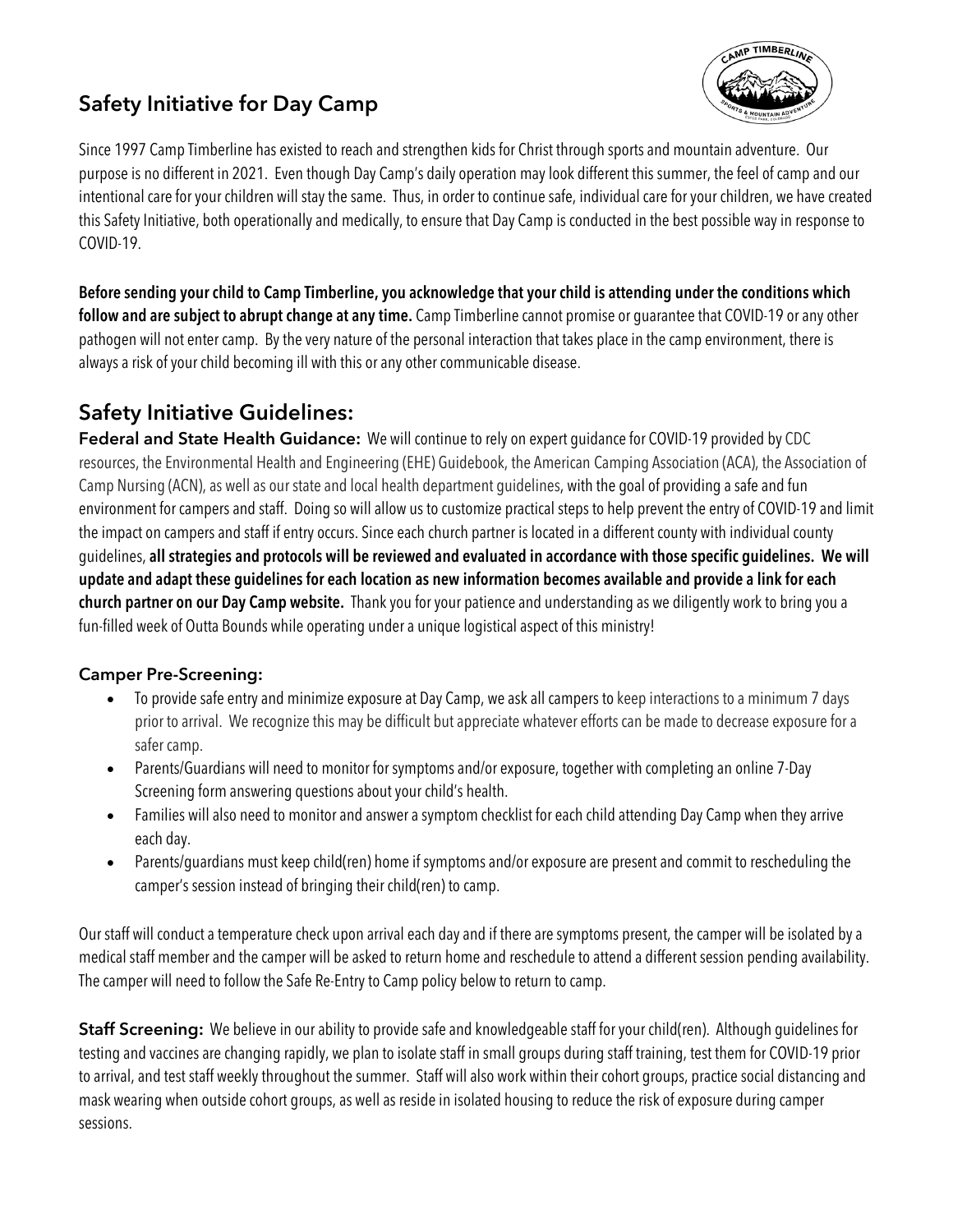**Opening and Closing Days, Daily Check-In and Pick-Up:** Our efforts to keep your child safe include minimizing contact with anyone outside of the camp community. Although we understand the importance to both you and your child with our Opening Day traditions and Closing Day Ceremony, the safety of the camp community must come first. Regardless of any potential program adjustments, we will make sure your child(ren) feel welcome and comfortable, as well as personally escort them to their cabin group and help them with their belongings. Current guidelines dictate that our Closing Ceremony will only be for the campers. If individual county/church guidelines change, we will alert you to any modifications for families to attend this special event!

During check-in each morning, we are asking parents/guardians to adhere to social distancing guidelines and state mandated mask requirements. Please allow extra time for daily health screenings and temperature checks. Staggered arrival times may be scheduled to provide an efficient flow of traffic. We will confirm this process prior to your arrival.

During pick-up each afternoon, we are asking parents/guardians to adhere to social distancing guidelines and state mandated mask requirements. Pending Covid guideline status, we will communicate if pick-up will be inside or outside. For either scenario, we will release your child after the security card has been provided and the child has been signed out. If you forget your security card, we will issue a new one if the adult is listed on the Permission for Pick-Up form.

**Safety During Session:** As part of our efforts, in partnership with county guidelines, to provide a safe environment and make activity modifications your child(ren) will enjoy, campers will be assigned to small cabin groups that will operate in cohorts by doing lunch, activities, and programming with their group. Please note that each church and county have different policies on mask requirements and we will update you on your specific church location's policy prior to arrival via email and on our website. Regardless of church location/county, our staff will continue to wear masks and cohorts will continue to practice social distancing when other cohorts are present. Large group gatherings for programs and games indoors/outdoors may take place if we are able to implement appropriate social distancing between groups and if restrictions have been lifted in that county/church. We will also practice regular hand washing with our cabins and utilize sanitizing stations provided throughout camp. We will make this part of our daily routine and sing songs or do cheers to make it fun! The Day Camp activity area will also be sanitized throughout the day, making an extra effort to clean shared spaces and commonly touched surfaces. Staff will also be equipped with health standards and ways to monitor campers for symptoms and promote healthy behaviors.

**Quarantine Provisions:** If a child exhibits symptoms of COVID-19 or other communicable disease during a camp session, the camper will be sent to the health tent for evaluation. Necessary determinations will be made at that time on quarantining or being sent home. If a camper tests positive for COVID-19 or another communicable disease during a camp session, the small group/cohort and parents will be notified immediately and sent home to quarantine as recommended by our medical staff and the county health department. If additional small groups/cohorts display symptoms, necessary determinations will be made on quarantining other campers and/or staff members, including the potential cancellation of a camp session. Parents/guardians will be contacted to make immediate arrangements to pick up their child with options for rescheduling another session under the Safe Re-Entry to Camp policy below.

**Safe Re-Entry to Camp:** If a camper is sent home to quarantine, he/she may return for a different session during the current summer pending availability and the following criteria are true:

- It has been 10 days since symptoms first appeared and
- 24 hours with no fever without the use of fever-reducing medications and
- Other symptoms of COVID-19 are improving

Proof of test results may be requested from the camper as well.